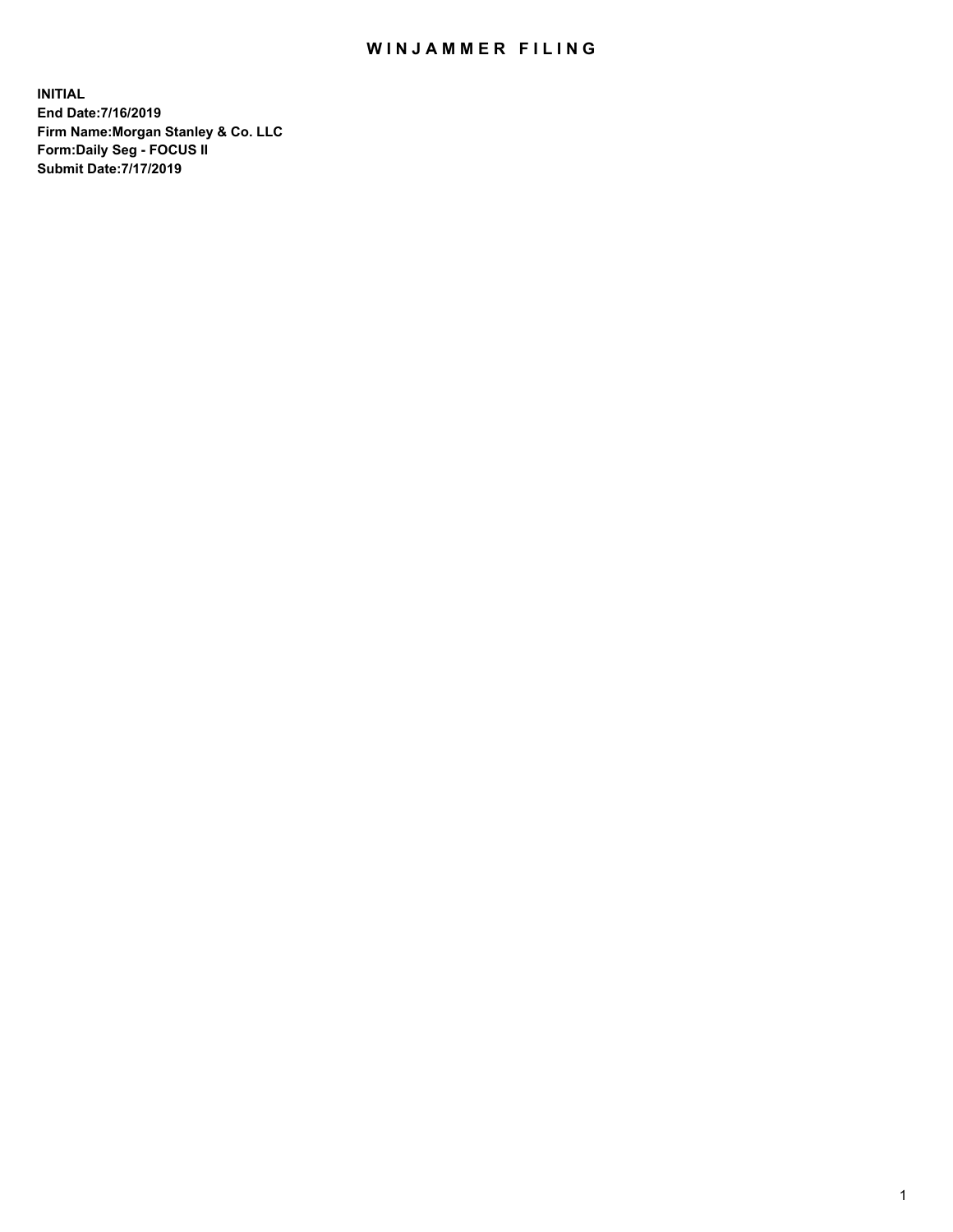**INITIAL End Date:7/16/2019 Firm Name:Morgan Stanley & Co. LLC Form:Daily Seg - FOCUS II Submit Date:7/17/2019 Daily Segregation - Cover Page**

| Name of Company                                                                   | Morgan Stanley & Co. LLC     |
|-----------------------------------------------------------------------------------|------------------------------|
| <b>Contact Name</b>                                                               | <b>Ikram Shah</b>            |
| <b>Contact Phone Number</b>                                                       | 212-276-0963                 |
| <b>Contact Email Address</b>                                                      | Ikram.shah@morganstanley.com |
| FCM's Customer Segregated Funds Residual Interest Target (choose one):            |                              |
| a. Minimum dollar amount: ; or                                                    | 235,000,000                  |
| b. Minimum percentage of customer segregated funds required:% ; or                | <u>0</u>                     |
| c. Dollar amount range between: and; or                                           | <u>0 0</u>                   |
| d. Percentage range of customer segregated funds required between: % and %.       | 00                           |
| FCM's Customer Secured Amount Funds Residual Interest Target (choose one):        |                              |
| a. Minimum dollar amount: ; or                                                    | 140,000,000                  |
| b. Minimum percentage of customer secured funds required:%; or                    | <u>0</u>                     |
| c. Dollar amount range between: and; or                                           | 0 <sub>0</sub>               |
| d. Percentage range of customer secured funds required between:% and%.            | 0 <sub>0</sub>               |
| FCM's Cleared Swaps Customer Collateral Residual Interest Target (choose one):    |                              |
| a. Minimum dollar amount: ; or                                                    | 92,000,000                   |
| b. Minimum percentage of cleared swaps customer collateral required:% ; or        | <u>0</u>                     |
| c. Dollar amount range between: and; or                                           | 0 Q                          |
| d. Percentage range of cleared swaps customer collateral required between:% and%. | 00                           |

Attach supporting documents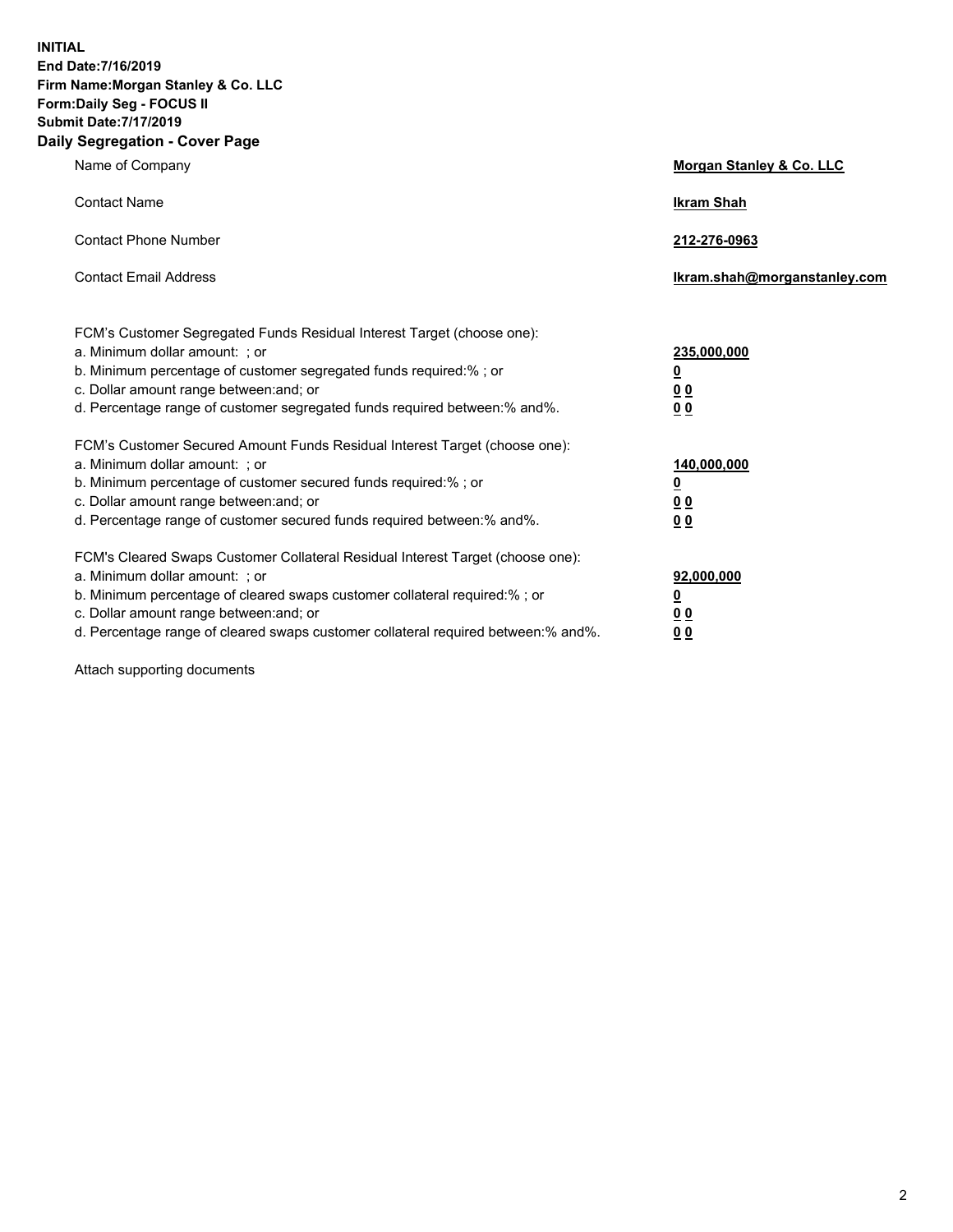## **INITIAL End Date:7/16/2019 Firm Name:Morgan Stanley & Co. LLC Form:Daily Seg - FOCUS II Submit Date:7/17/2019**

## **Daily Segregation - Secured Amounts**

Foreign Futures and Foreign Options Secured Amounts Amount required to be set aside pursuant to law, rule or regulation of a foreign government or a rule of a self-regulatory organization authorized thereunder 1. Net ledger balance - Foreign Futures and Foreign Option Trading - All Customers A. Cash **2,864,071,109** [7315] B. Securities (at market) **2,530,641,042** [7317] 2. Net unrealized profit (loss) in open futures contracts traded on a foreign board of trade **289,725,721** [7325] 3. Exchange traded options a. Market value of open option contracts purchased on a foreign board of trade **17,254,993** [7335] b. Market value of open contracts granted (sold) on a foreign board of trade **-14,697,039** [7337] 4. Net equity (deficit) (add lines 1. 2. and 3.) **5,686,995,826** [7345] 5. Account liquidating to a deficit and account with a debit balances - gross amount **117,931,596** [7351] Less: amount offset by customer owned securities **-117,020,878** [7352] **910,718** [7354] 6. Amount required to be set aside as the secured amount - Net Liquidating Equity Method (add lines 4 and 5) 7. Greater of amount required to be set aside pursuant to foreign jurisdiction (above) or line 6. FUNDS DEPOSITED IN SEPARATE REGULATION 30.7 ACCOUNTS 1. Cash in banks A. Banks located in the United States **455,636,758** [7500] B. Other banks qualified under Regulation 30.7 **407,956,546** [7520] **863,593,304** 2. Securities A. In safekeeping with banks located in the United States **782,634,723** [7540] B. In safekeeping with other banks qualified under Regulation 30.7 **0** [7560] **782,634,723** [7570] 3. Equities with registered futures commission merchants A. Cash **5,893,644** [7580] B. Securities **0** [7590] C. Unrealized gain (loss) on open futures contracts **703,982** [7600] D. Value of long option contracts **0** [7610] E. Value of short option contracts **0** [7615] **6,597,626** [7620] 4. Amounts held by clearing organizations of foreign boards of trade A. Cash **0** [7640] B. Securities **0** [7650] C. Amount due to (from) clearing organization - daily variation **0** [7660] D. Value of long option contracts **0** [7670] E. Value of short option contracts **0** [7675] **0** [7680] 5. Amounts held by members of foreign boards of trade A. Cash **2,185,756,493** [7700] B. Securities **1,748,006,319** [7710] C. Unrealized gain (loss) on open futures contracts **289,021,739** [7720] D. Value of long option contracts **17,254,993** [7730] E. Value of short option contracts **-14,697,039** [7735] **4,225,342,505** 6. Amounts with other depositories designated by a foreign board of trade **0** [7760] 7. Segregated funds on hand **0** [7765] 8. Total funds in separate section 30.7 accounts **5,878,168,158** [7770] 9. Excess (deficiency) Set Aside for Secured Amount (subtract line 7 Secured Statement Page 1 from Line 8)

- 10. Management Target Amount for Excess funds in separate section 30.7 accounts **140,000,000** [7780]
- 11. Excess (deficiency) funds in separate 30.7 accounts over (under) Management Target **50,261,614** [7785]

**0** [7305]

**5,687,906,544** [7355]

## **5,687,906,544** [7360]

[7530]

[7740] **190,261,614** [7380]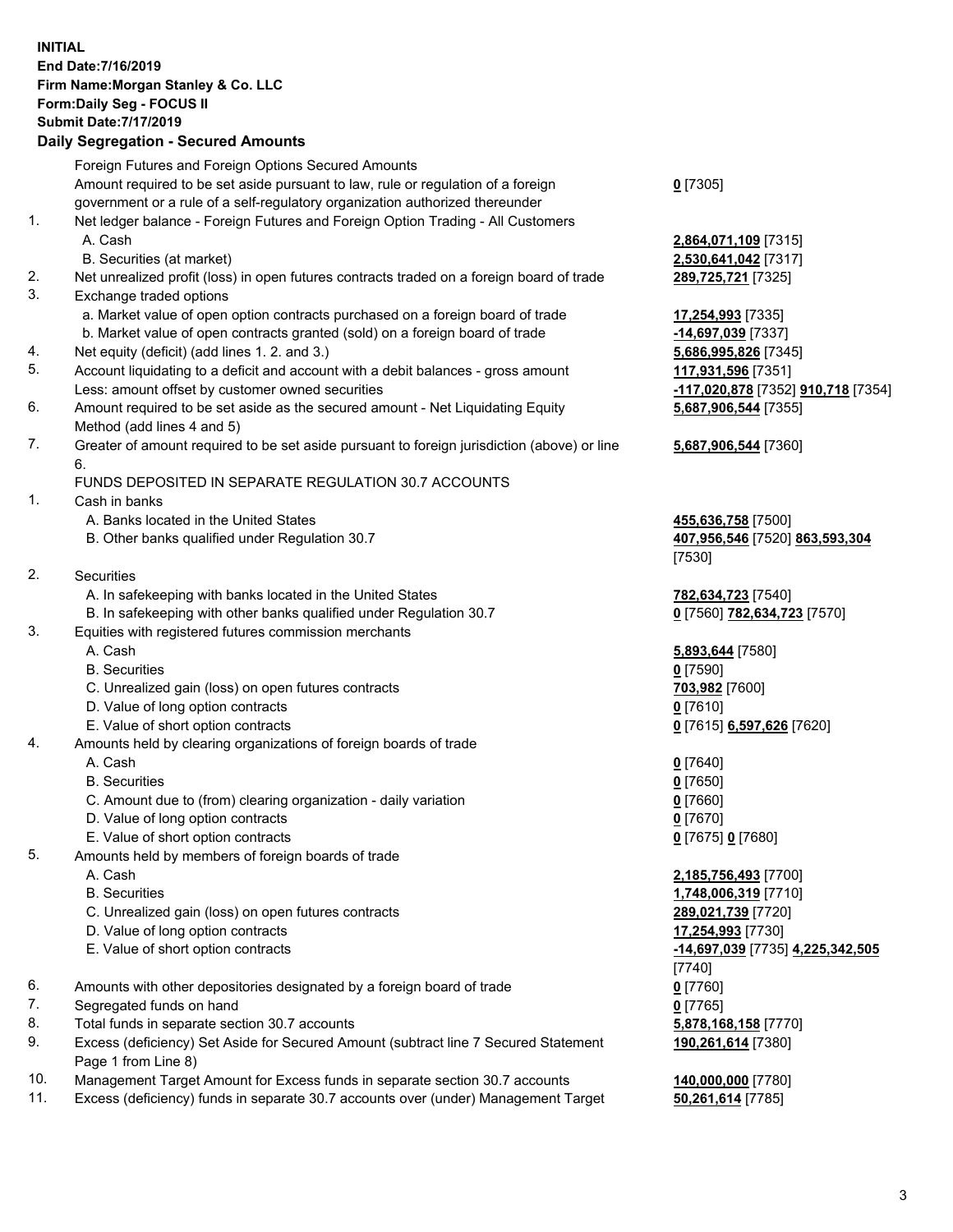**INITIAL End Date:7/16/2019 Firm Name:Morgan Stanley & Co. LLC Form:Daily Seg - FOCUS II Submit Date:7/17/2019 Daily Segregation - Segregation Statement** SEGREGATION REQUIREMENTS(Section 4d(2) of the CEAct) 1. Net ledger balance A. Cash **6,794,914,601** [7010] B. Securities (at market) **6,022,006,118** [7020] 2. Net unrealized profit (loss) in open futures contracts traded on a contract market **2,921,056,916** [7030] 3. Exchange traded options A. Add market value of open option contracts purchased on a contract market **679,273,983** [7032] B. Deduct market value of open option contracts granted (sold) on a contract market **-597,258,765** [7033] 4. Net equity (deficit) (add lines 1, 2 and 3) **15,819,992,853** [7040] 5. Accounts liquidating to a deficit and accounts with debit balances - gross amount **390,803,098** [7045] Less: amount offset by customer securities **and the securities of the securities of the securities of the securities and the securities of the securities of the securities of the securities of the securities of the securit** [7050] 6. Amount required to be segregated (add lines 4 and 5) **15,821,027,467** [7060] FUNDS IN SEGREGATED ACCOUNTS 7. Deposited in segregated funds bank accounts A. Cash **3,838,062,147** [7070] B. Securities representing investments of customers' funds (at market) **0** [7080] C. Securities held for particular customers or option customers in lieu of cash (at market) **568,061,497** [7090] 8. Margins on deposit with derivatives clearing organizations of contract markets A. Cash **6,207,504,861** [7100] B. Securities representing investments of customers' funds (at market) **0** [7110] C. Securities held for particular customers or option customers in lieu of cash (at market) **5,453,944,621** [7120] 9. Net settlement from (to) derivatives clearing organizations of contract markets **-50,655,670** [7130] 10. Exchange traded options A. Value of open long option contracts **679,273,983** [7132] B. Value of open short option contracts **and the set of our of the set of our of the set of the set of the set of the set of the set of the set of the set of the set of the set of the set of the set of the set of the set o** 11. Net equities with other FCMs A. Net liquidating equity **7,990,248** [7140] B. Securities representing investments of customers' funds (at market) **0** [7160] C. Securities held for particular customers or option customers in lieu of cash (at market) **0** [7170] 12. Segregated funds on hand **0** [7150] 13. Total amount in segregation (add lines 7 through 12) **16,106,922,922** [7180] 14. Excess (deficiency) funds in segregation (subtract line 6 from line 13) **285,895,455** [7190]

- 15. Management Target Amount for Excess funds in segregation **235,000,000** [7194]
- 16. Excess (deficiency) funds in segregation over (under) Management Target Amount Excess

**50,895,455** [7198]